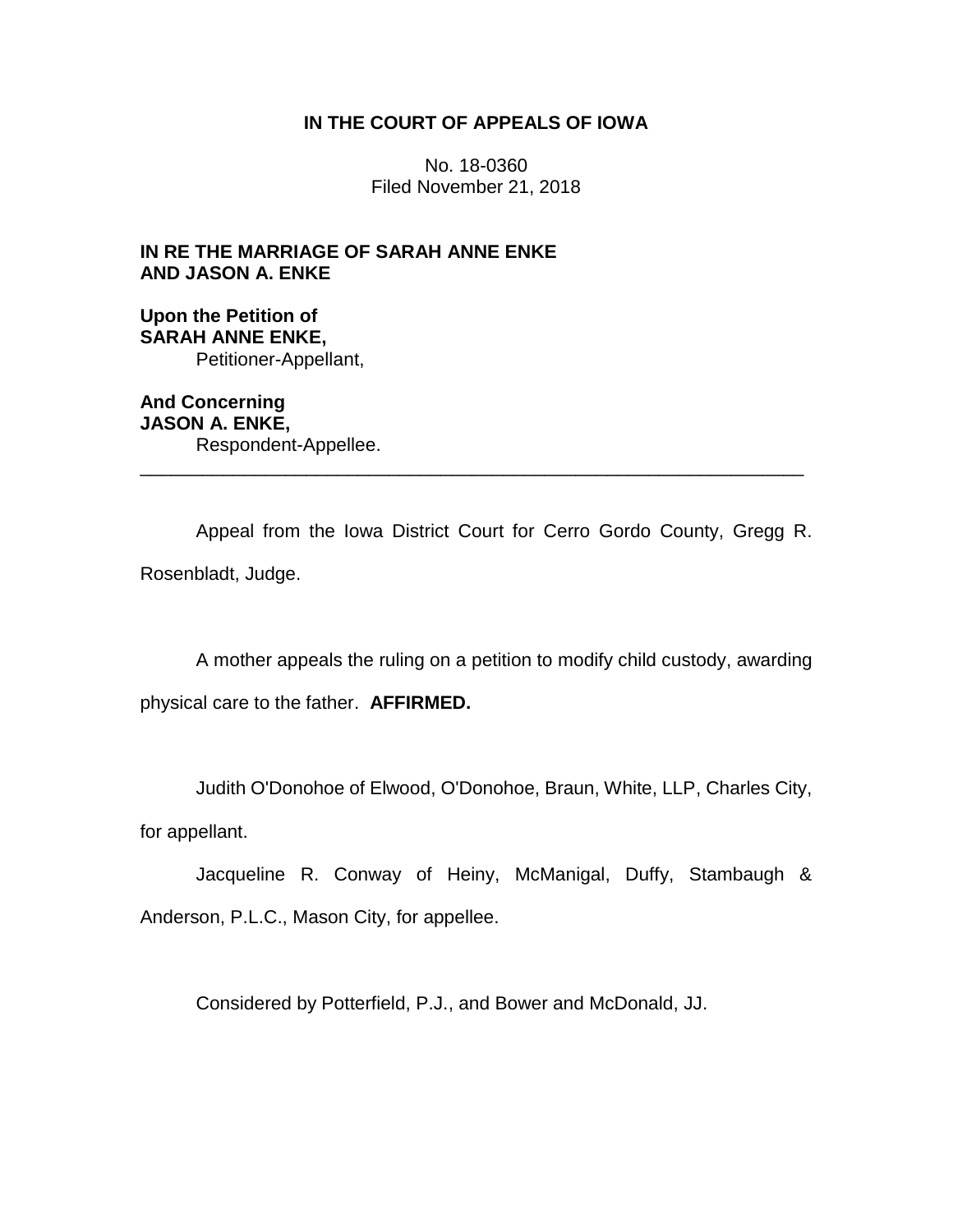### **POTTERFIELD, Presiding Judge.**

Sarah Enke appeals the ruling granting Jason Enke's petition to modify the child-custody provisions of their divorce decree. Sarah argues there was not a substantial change in circumstances to warrant modifying the decree. In the alternative, she argues this court should modify the district court's ruling to provide equal parenting time. Jason requests appellate attorney fees.

### **I. Background Facts and Proceedings.**

The parties married in 1999. They have four children: D.E., born in 2000; J.E., born in 2002; B.E., born in 2006; and P.E., born in 2008. The parties divorced in April 2014 through a stipulated agreement. Both parties agreed to share joint legal custody and physical care. According to the stipulation, Sarah had the children from Monday to Wednesday, Jason had the children from Wednesday to Friday, and the parties alternated weekends. The parties split childcare expenses equally, and Jason was ordered to pay child support.

In September 2014 Jason filed an application for rule to show cause. He argued Sarah failed to inform him she had scheduled the children's school conferences, foster the children's feelings of affection for him by declaring he was "unsafe," notify him of her new address, communicate regarding co-parenting beyond one e-mail per week, be flexible with visitation, and she did not accurately account for her share of expenses.

In October, Sarah filed a counterclaim, arguing Jason failed to consult her before signing the children up for activities, support her reasonable disciplinary actions, foster the children's feelings of affection for her, notify her of the children's enrollment in flag football or notify her of the schedule, and accurately account for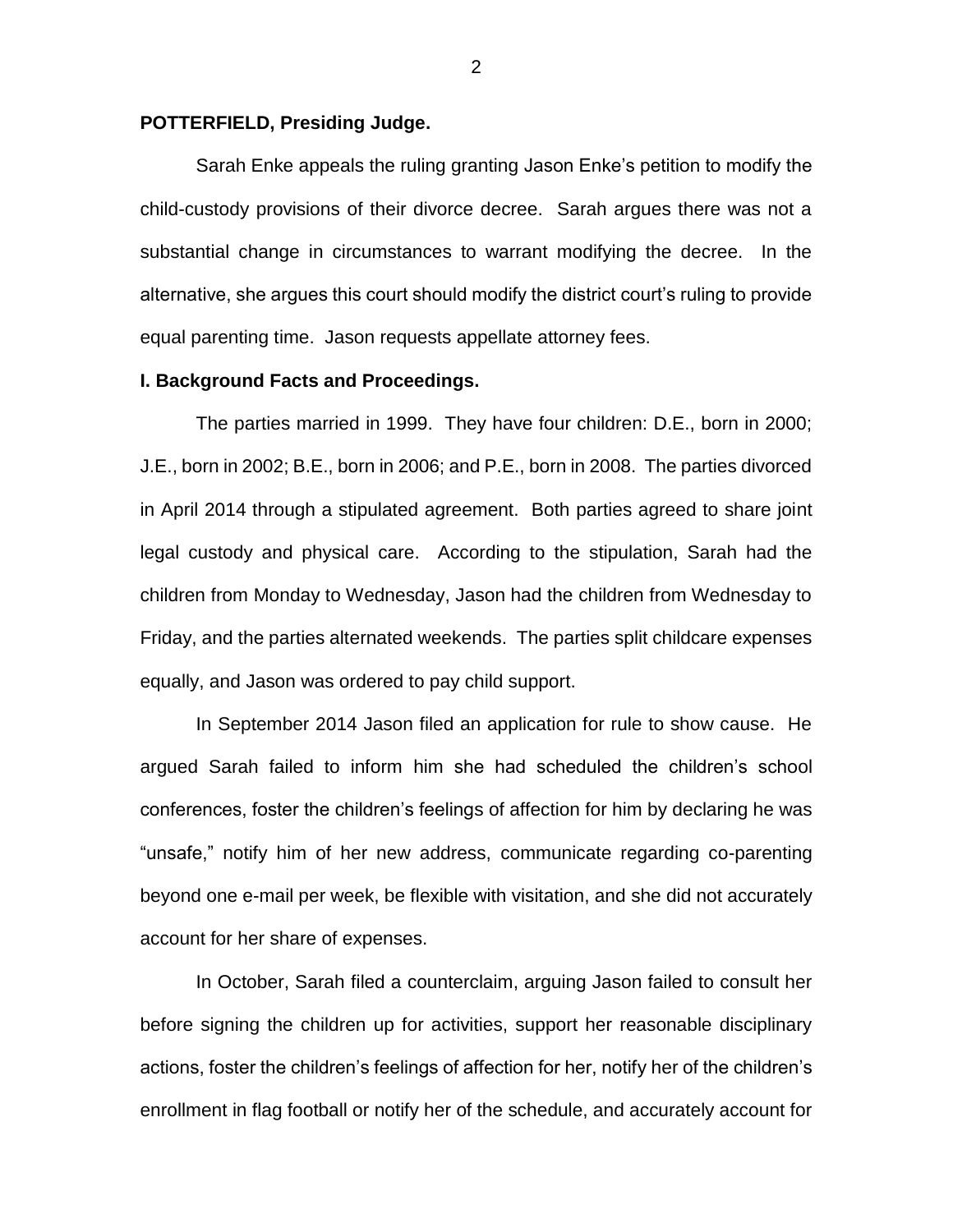shared expenses. Also in October, Sarah applied for and was granted a protective order against Jason.

In December, the district court denied Jason's application for rule to show cause, finding Sarah had not violated the custody agreement. The district court found Sarah had notified Jason of the school conferences (but suggested they attend separate conferences); had not disparaged Jason in front of the children; properly notified Jason of her change in address; and that her attempts to limit communication to one e-mail per week, in light of Jason's "barrage of text messages," was appropriate barring any emergency. The district court found both parents were inflexible with the visitation schedule, and it had to resolve several disputes between the parties as to what constitutes a necessary expense that the parties should split. The district court found Jason in contempt regarding disparaging comments he made about Sarah in front of the children.

Jason filed a petition to modify physical care in April 2015, asking the court to grant him physical care. Jason argued Sarah refused to modify her protective order against him, making it difficult to co-parent and impossible to attend the children's activities. He also argued Sarah failed to share expenses according to the decree and refused to foster affection between him and the children. Sarah's counterclaim also requested physical care.

The district court modified the original decree in November 2015. The district court determined the parties had difficulty communicating with each other and sharing parenting expenses. The district court found joint physical care was not workable between the parties and awarded physical care to Sarah.

3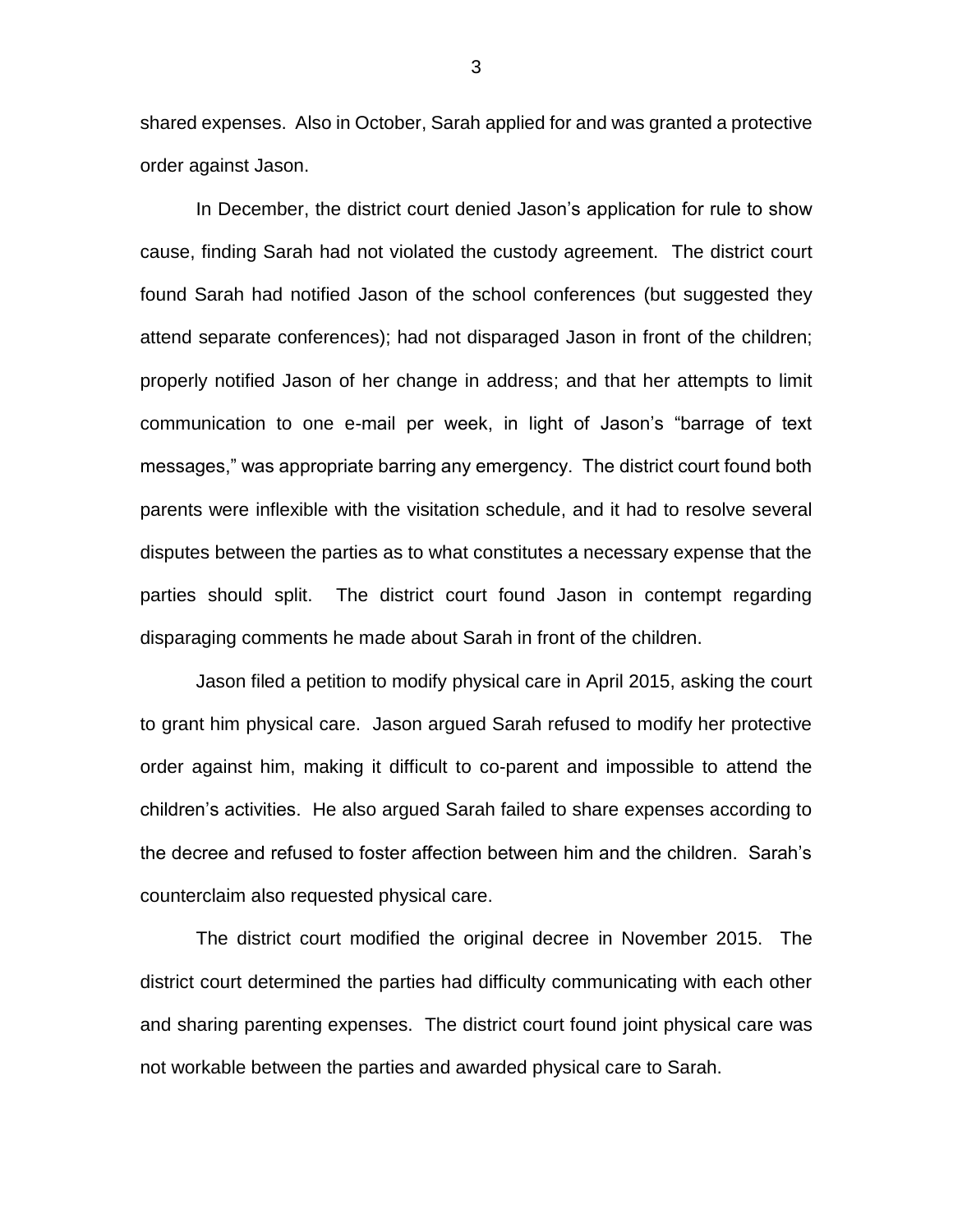The instant petition to modify was filed by Jason in March 2017, requesting physical care of the children be awarded to him. In that petition, Jason alleged there was a substantial change in circumstances. Sarah's counterclaim requested the court revise the weekend visitation schedule due to college classes she was enrolled in.

A three-day trial was held on the matter in November 2017, before the same judge who had awarded Sarah physical care in 2015. The court appointed a guardian ad litem (GAL), who recommended a visitation schedule similar to the schedule in the parties' initial agreement. D.E., the parties' oldest child, had chosen to move in with Jason full time. The district court found there was a substantial change in circumstances and awarded Jason physical care of all four children.

Sarah appeals.

#### **II. Standard of Review.**

Child custody and child support matters are reviewed de novo. *In re Marriage of Hoffman*, 867 N.W.2d 26, 32 (Iowa 2015). "Although we make our own findings of fact, 'when considering the credibility of witnesses the court gives weight to the findings of the trial court' even though we are not bound by them." *Id.* (citation omitted). The best interests of the children is the controlling consideration. *Id.* 

## **III. Discussion.**

We must first determine whether there was a substantial change in circumstances warranting modification.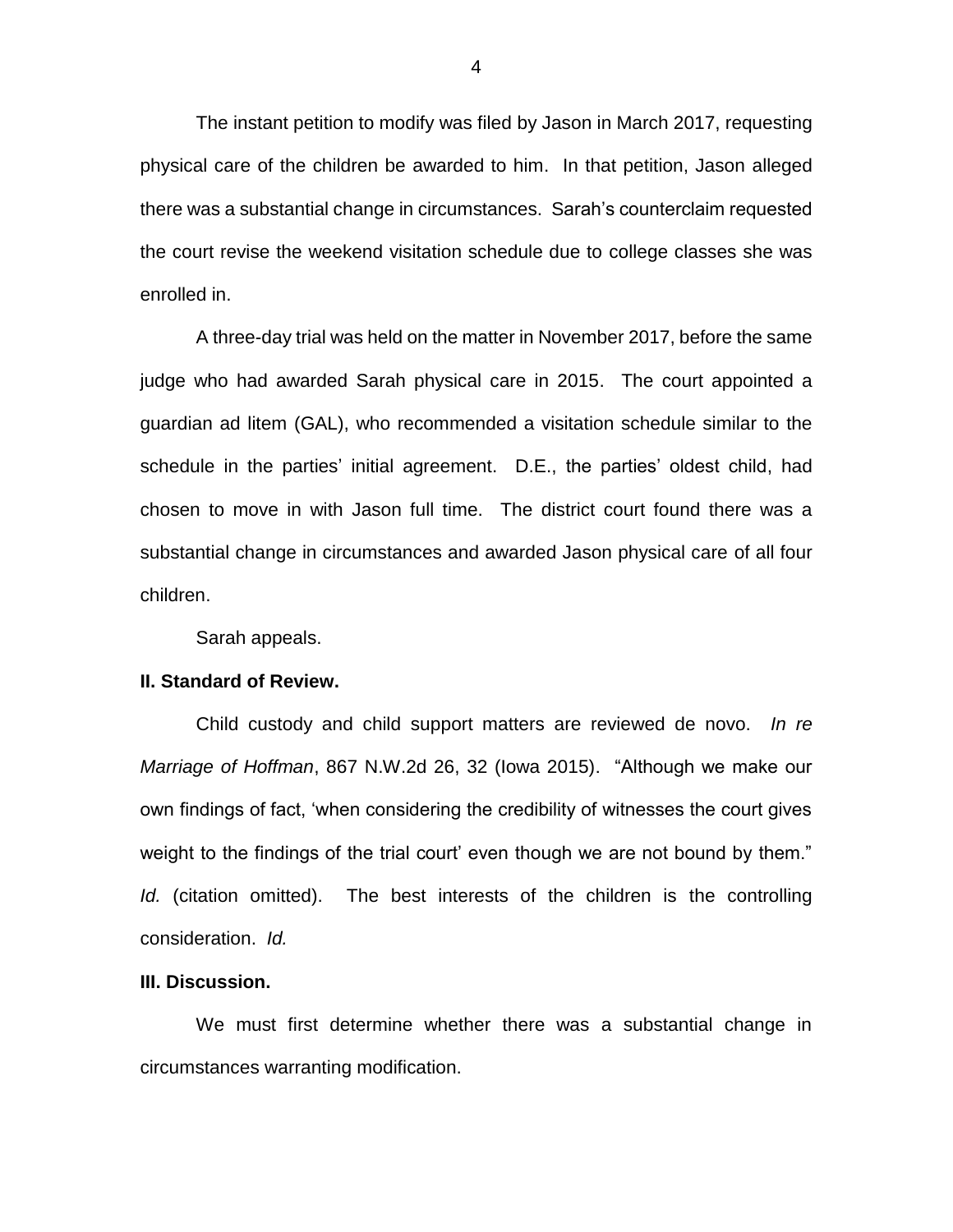To change a custodial provision of a dissolution decree, the applying party must establish by a preponderance of evidence that conditions since the decree was entered have so materially and substantially changed that the children's best interests make it expedient to make the requested change. The changed circumstances must not have been contemplated by the court when the decree was entered, and they must be more or less permanent, not temporary. They must relate to the welfare of the children. A parent seeking to take custody from the other must prove an ability to minister more effectively to the children's well being. The heavy burden upon a party seeking to modify custody stems from the principle that once custody of children has been fixed it should be disturbed only for the most cogent reasons.

*In re Marriage of Frederici*, 338 N.W.2d 156, 158 (Iowa 1983).

Here, Jason argues there has been a substantial change in circumstances for a number of reasons, including: (1) Sarah excluding Jason from medical decisions and appointments; (2) Sarah refusing to foster feelings of affection and respect between the children and Jason; (3) Sarah refusing to provide the children with clothing for visitation; (4) Sarah refusing to inform or include Jason in the children's extracurricular activities; (5) Sarah refusing to be flexible with the visitation schedule; (6) the need for police involvement several times in transferring custody or obtaining clothing for visitation; (7) the incompatibility of the schedule with the children's needs, particularly transfers on Saturday mornings interfering with the children's extracurricular activities and the holiday schedule resulting in long periods of time where the children do not see one parent; (8) Sarah disparaging Jason in front of the children; (9) Sarah inflicting emotional harm on the children, and (10) the children's request for modification. Sarah denied Jason's claims and counterclaimed for a modification in the visitation schedule.

The parties' circumstances since the November 2015 modification are largely the same. Both parties continue to reside in the same town and work at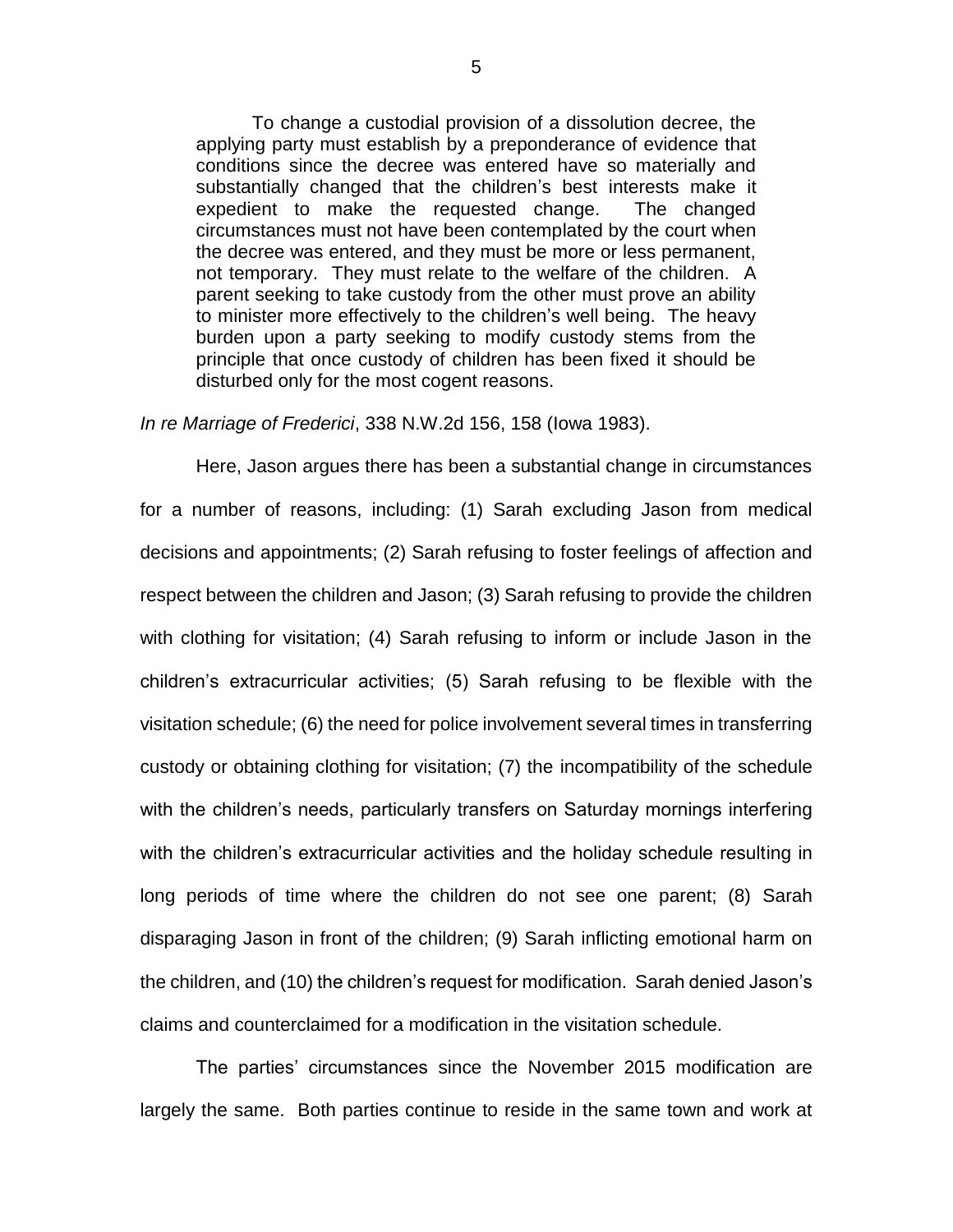the same jobs. The district court in the 2015 modification ruling found that "communication has been difficult and has essentially broken down between them, that accounting for parenting expenses was impossible, and that the two parents have very different priorities and parenting styles." The district court found the parties were "incapable of co-parenting." Both parents made allegations against the other about disparaging comments made in front of the children. The parents had involved law enforcement to enforce the divorce decree. Jason accused Sarah of being inflexible with the visitation schedule and failing to properly provide for the children.

In 2015, when determining that Sarah should be awarded physical care, the district court found that "Sarah is less likely to overreach or be overly controlling, and that she will base decisions more on the best interests of the children and the common sense realities of a busy schedule, and to make appropriate and reasonable decisions regarding 'wants versus needs.'"

To compare, in the 2018 ruling, the district court found there was a substantial change in circumstances because financial difficulties and arguments about expenses have continued and communication has not improved—including Sarah communicating poorly regarding medical appointments and extracurricular activities. The district court judge, who presided over the 2015 modification as well, stated he did not contemplate the present conditions in his 2015 modification. While these circumstances are similar to the circumstances in the 2015 modification, our court has found a lack of improvement to be a change in itself. The court also found its previous award of physical care to Sarah created stress on the children that modification would ameliorate.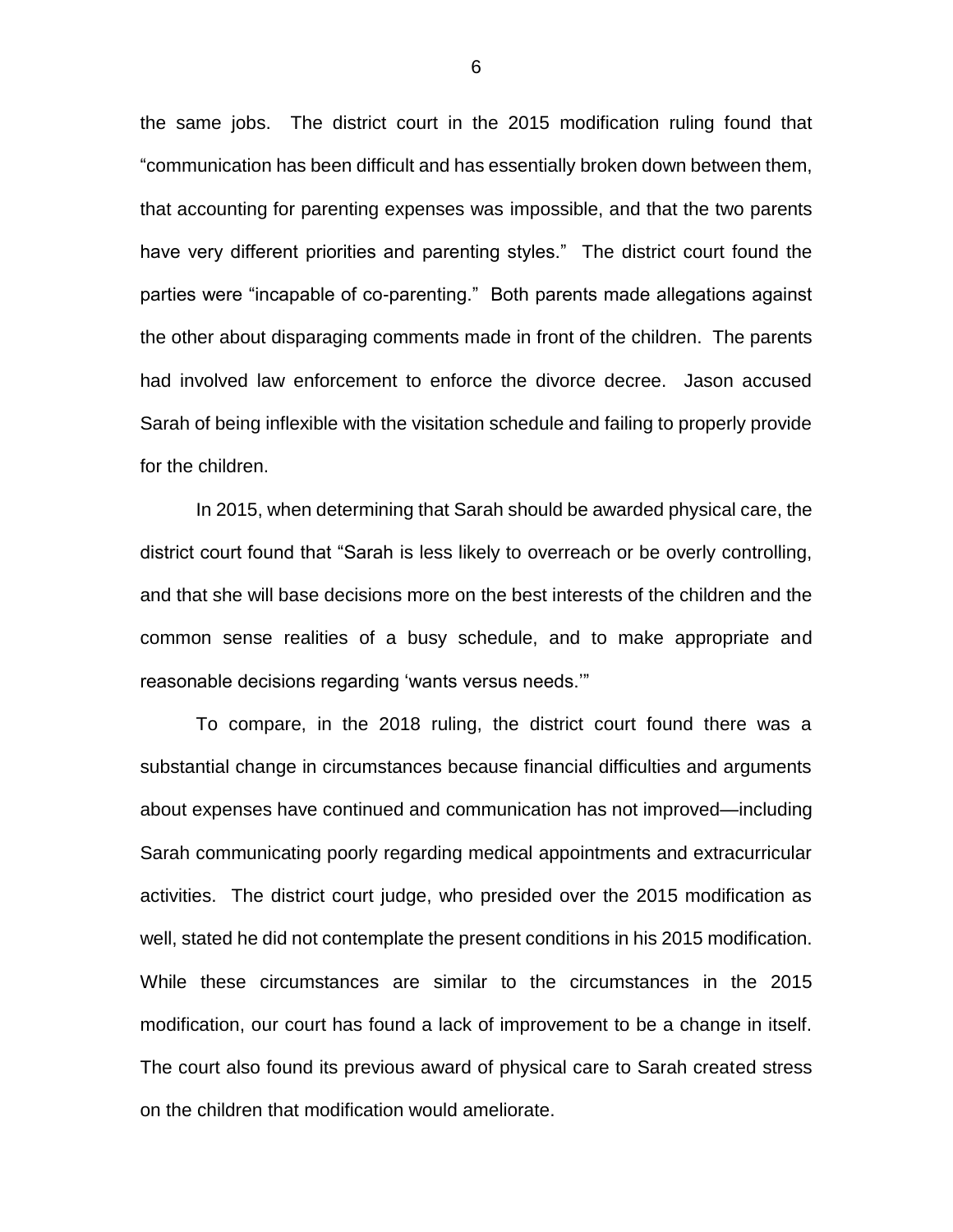In *In re Marriage of Downing*, 432 N.W.2d 692, 694 (Iowa Ct. App. 1988), this court discredited the mother's argument that the problems the parents were facing at the time of modification were the same they were facing at the time of dissolution, noting, "When entering the original decree, the court no doubt understood certain natural animosities exist during a divorce, however it strains credulity to believe the trial court did not contemplate the parties, mature adults, overcoming these feelings to concentrate on the best interests of their [children]." Similarly, in *In re Marriage of Grabill*, 414 N.W.2d 852, 853 (Iowa Ct. App. 1987), our court held that the custodial parent's lack of cooperation with the noncustodial parent's efforts to maintain satisfactory communication and visitation with the children constituted a substantial change in circumstances.

The district court further justified the 2018 modification because the parties' oldest child, D.E., has moved into his father's home. We have found that a child refusing to abide by the custody decree constitutes a substantial change in circumstances. *See In re Marriage of Walters*, No. 11-1746, 2012 WL 2411183, at \*3 (Iowa Ct. App. June 27, 2012). Additionally, the district court found the 2015 modification has not worked out well—the arrangement at the time of the 2017 modification hearing was causing stress for the children. Finding there is a substantial change in circumstances warranting modification, we next consider whether Jason has established he can provide the children with superior care. *See Hoffman*, 867 N.W.2d at 32

The district court found joint care is not an option, although the children, except for D.E., prefer to spend equal time with each parent. In support of transferring physical care to Jason, the district court found Jason exercised better